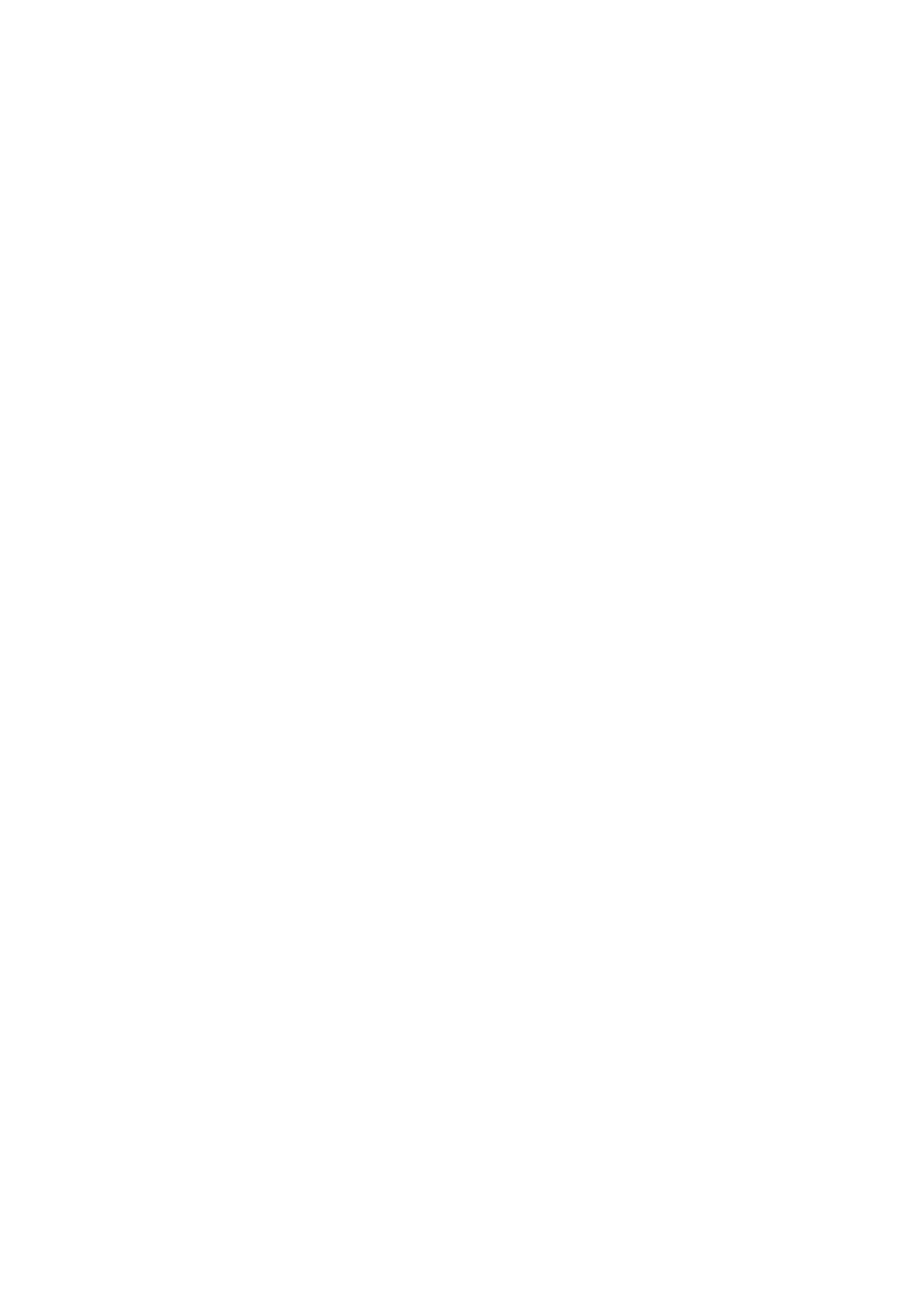



NOTE ! This Manual is intended for use by experienced mechanics using safe procedures in properly equipped shops.

Safety precautions should always be followed such as wearing safety glasses, using adequate lifting aids, and using tools and equipment in good condition. Sisu Axles, Inc., its agents, associates or representatives are not responsible for damage or injury occurring while working on their components.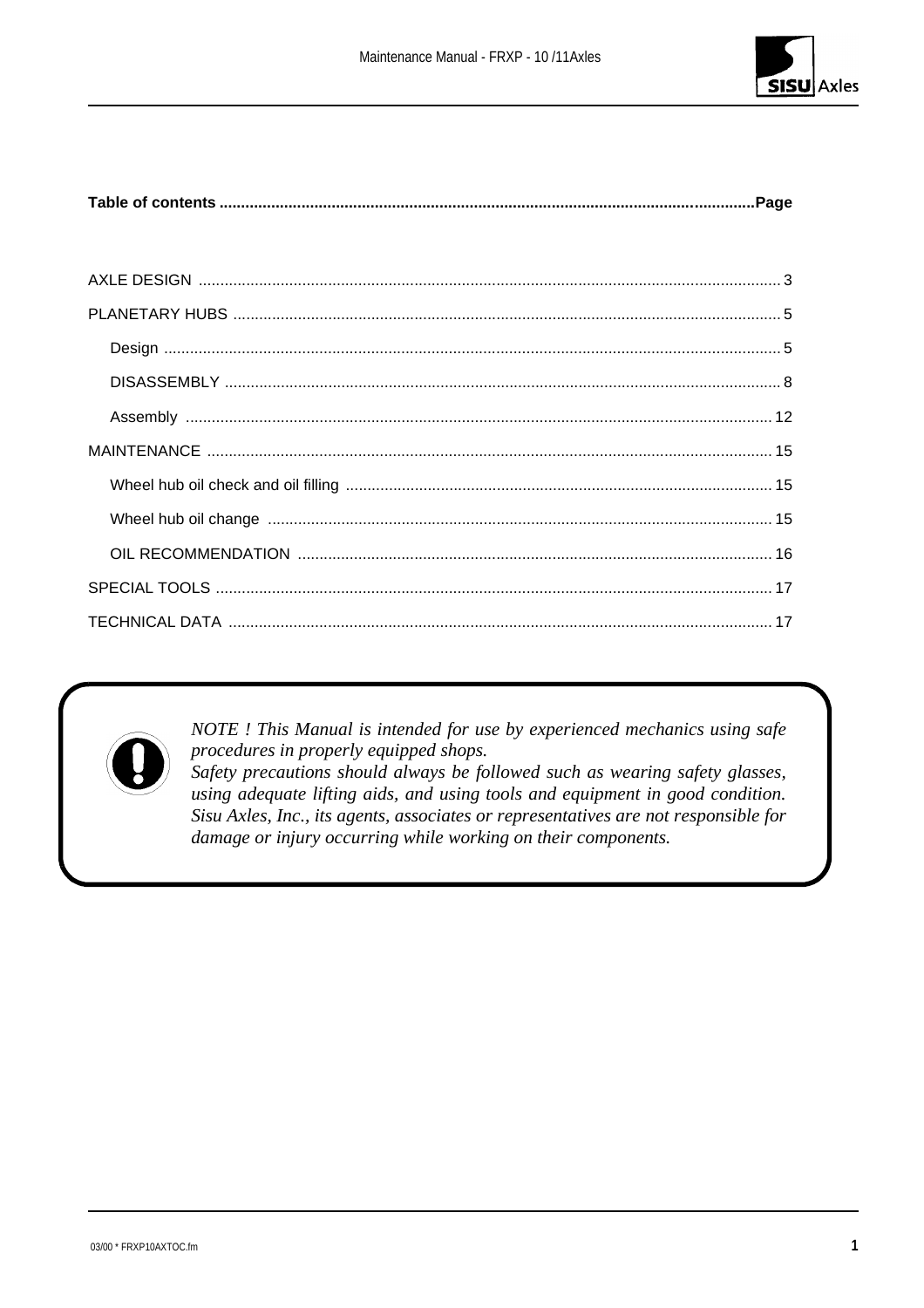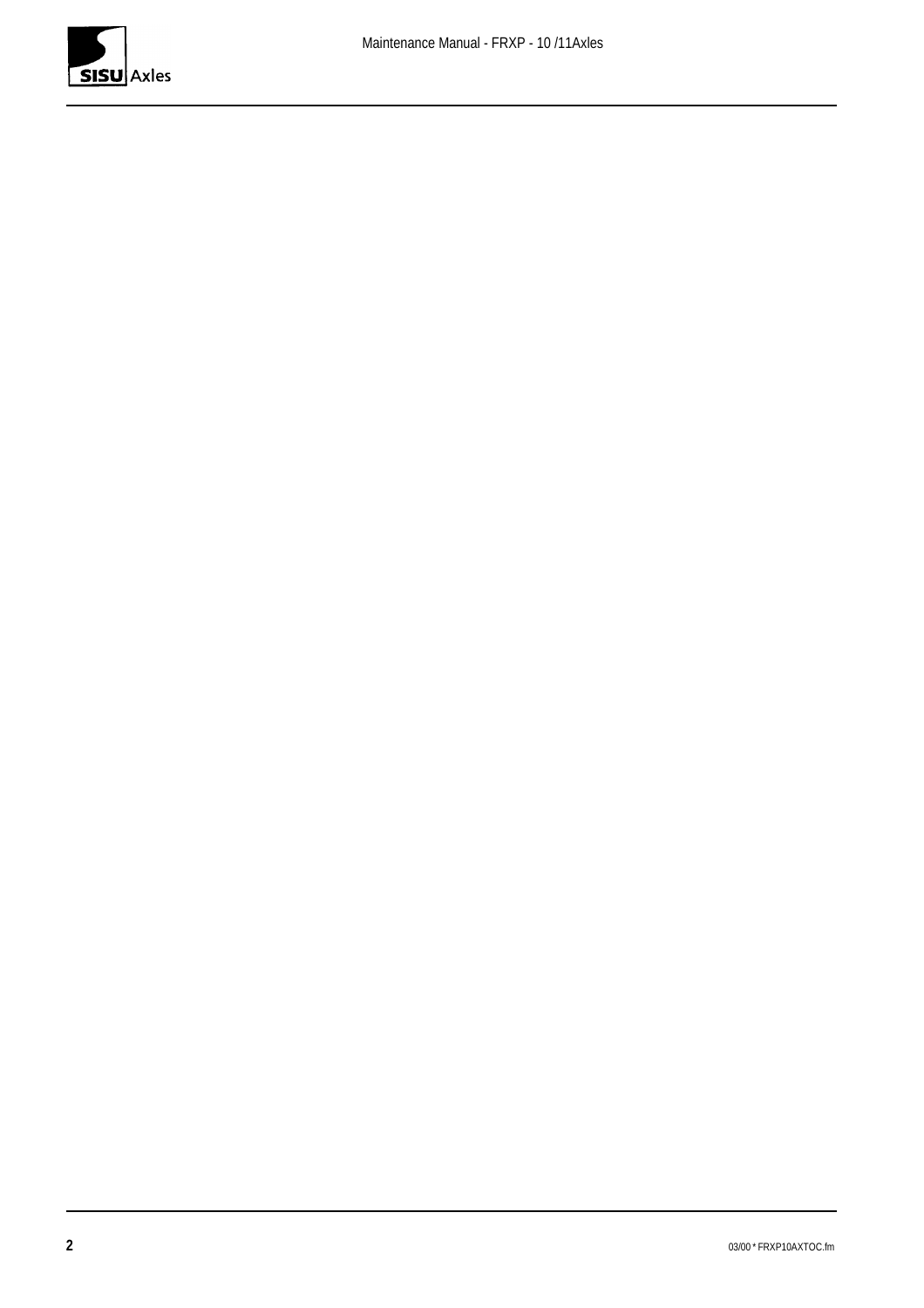

# <span id="page-4-0"></span>**1 AXLE DESIGN**

The axle primary gearing is composed of a pair of bevel wheels located among the drive gear between the axles.

Power from the drive gear is transmitted by an axle shaft to the wheel hub, which has a five-planet type planetary gear to act as a secondary gearing.

The sun wheel connected to the end of the axle shaft rotates the planet wheel carrier by means of the planet wheels, which are connected to the wheel hub. The ring gear is locked to the axle housing. The drive gear and differential, gear, together with bearings, are lubricated with oil from the drive gear housing. The hubs of the wheels have their own separate oil reservoirs to lubricate the planetary gears



Picture 1: FRXP axle in exploded view



**Note!**

**There are two axle design, one piece axle housing and three piece one, where outer ends are detachable. In this book, there are illustration of both ones, but only difference there is axle housing screw joints and O-ring sealing in three piece design. All other parts are identical.**

**Drive gear is in separate manual.**

**Brakes are in separate manual.**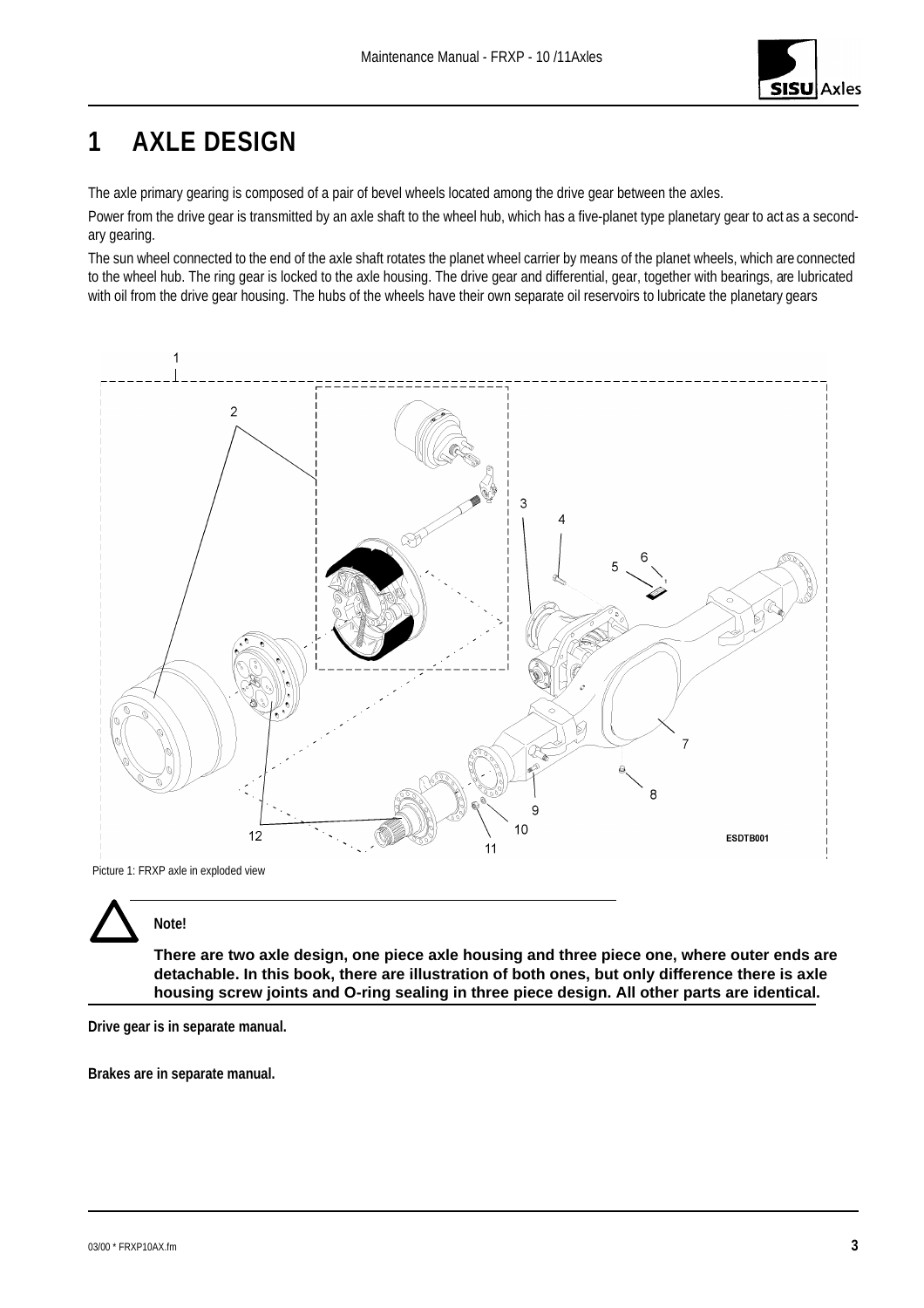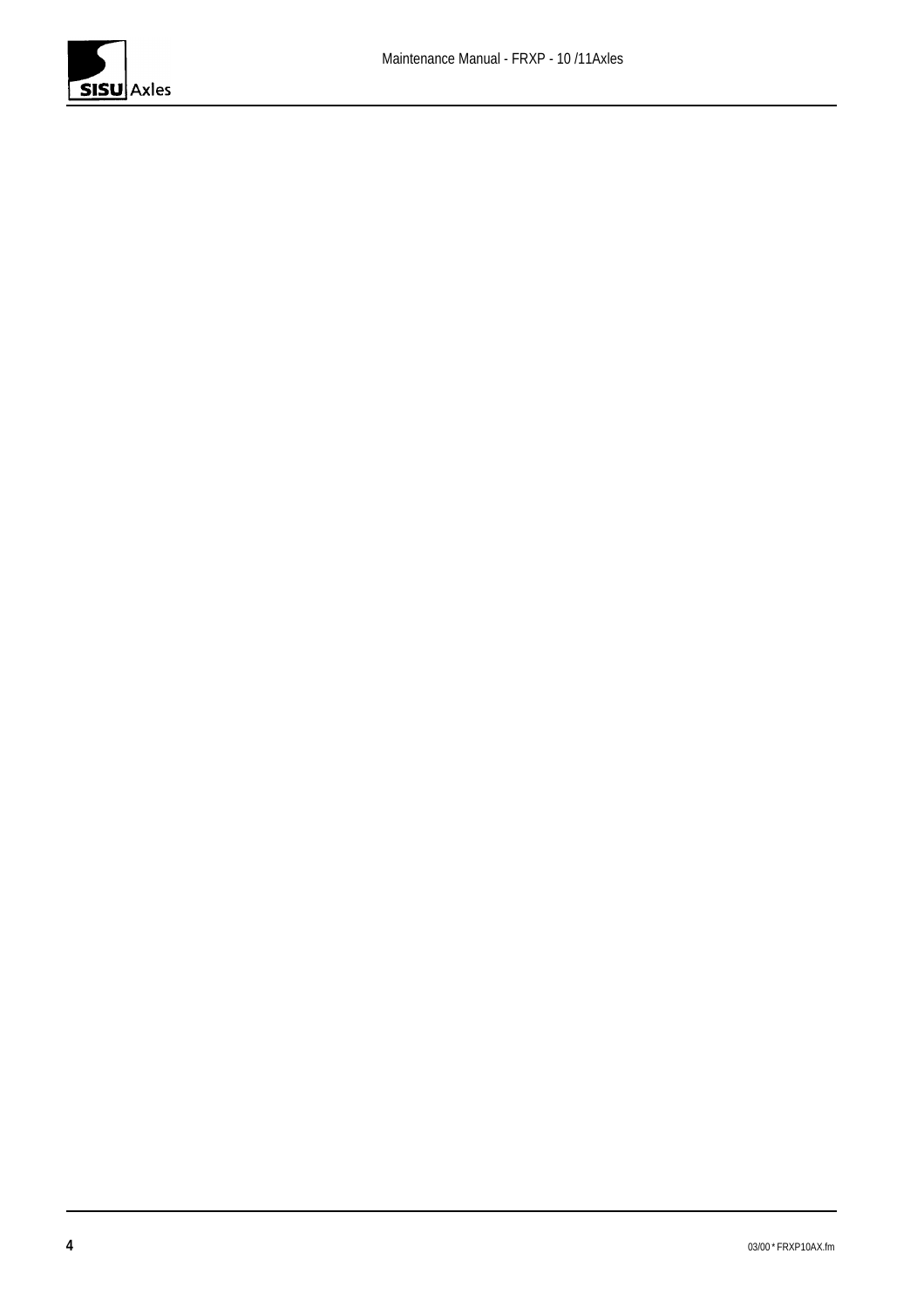

# <span id="page-6-0"></span>**2 PLANETARY HUBS**

#### <span id="page-6-1"></span>**2.1 Design**

FRXP axle planetary hubs are of five planet gear design.



Picture 2: Wheel hub in exploded view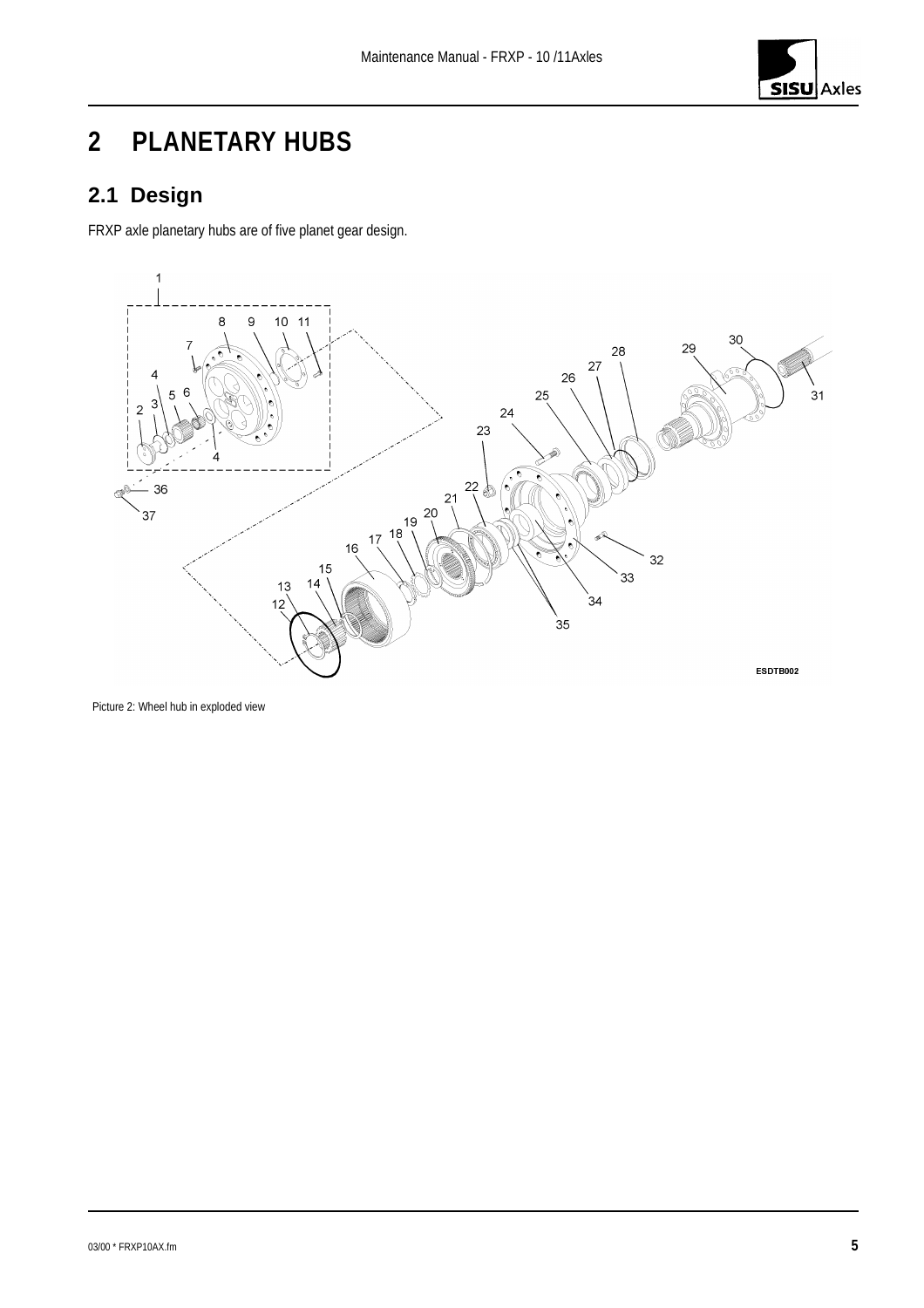



<span id="page-7-0"></span>Picture 3: Wheel hub in sectional view

**Note!**



**Details in picture [3:](#page-7-0)**

**1. Fill the seal and the seal cavity with good qaulity lithium base grease, consitency NLGI 1 or NLGI2.**

**2. Check within repair and maintenance works, that the thrust bearing for the axle shaft is properly installed. If it is loose, it must be fastened by Loctite 638 or similar adhesive. 3. Brake support retaining bolts (12 pcs/each side) with nuts - tightening torque 210 Nm when necessary.**

**4. Brake support retaining bolts (2 pcs/each side) without nuts, but threads in the brake support - must be torqued only to 110 Nm torque.**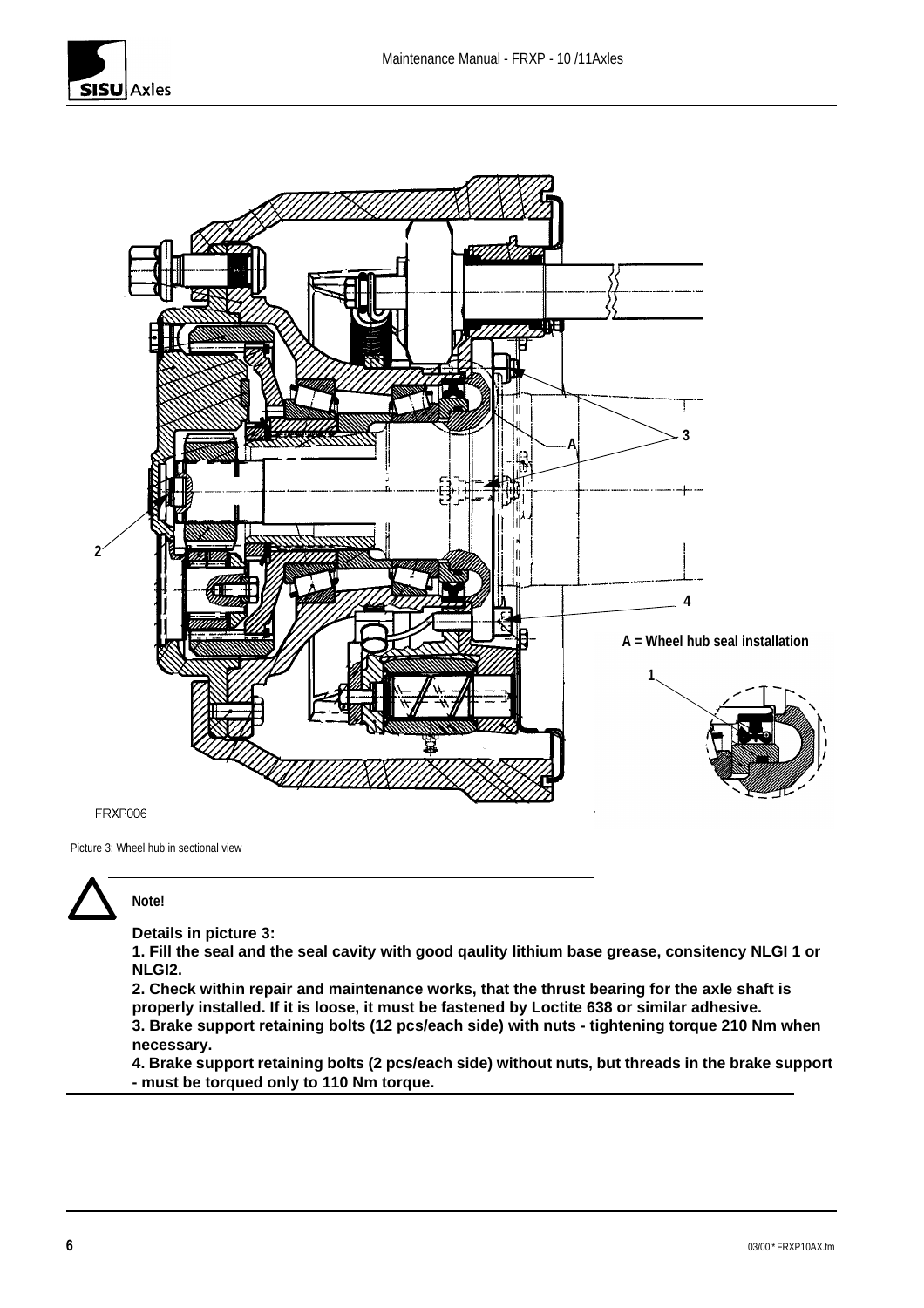



<span id="page-8-0"></span>

**In early axles, there was no separate wear ring under the wheel hub seal, but seal attachment surface is machined on the axle tube. This design can be seen in the picture [4](#page-8-0). There have been two casette type seal variants (1 and 2), in this design.**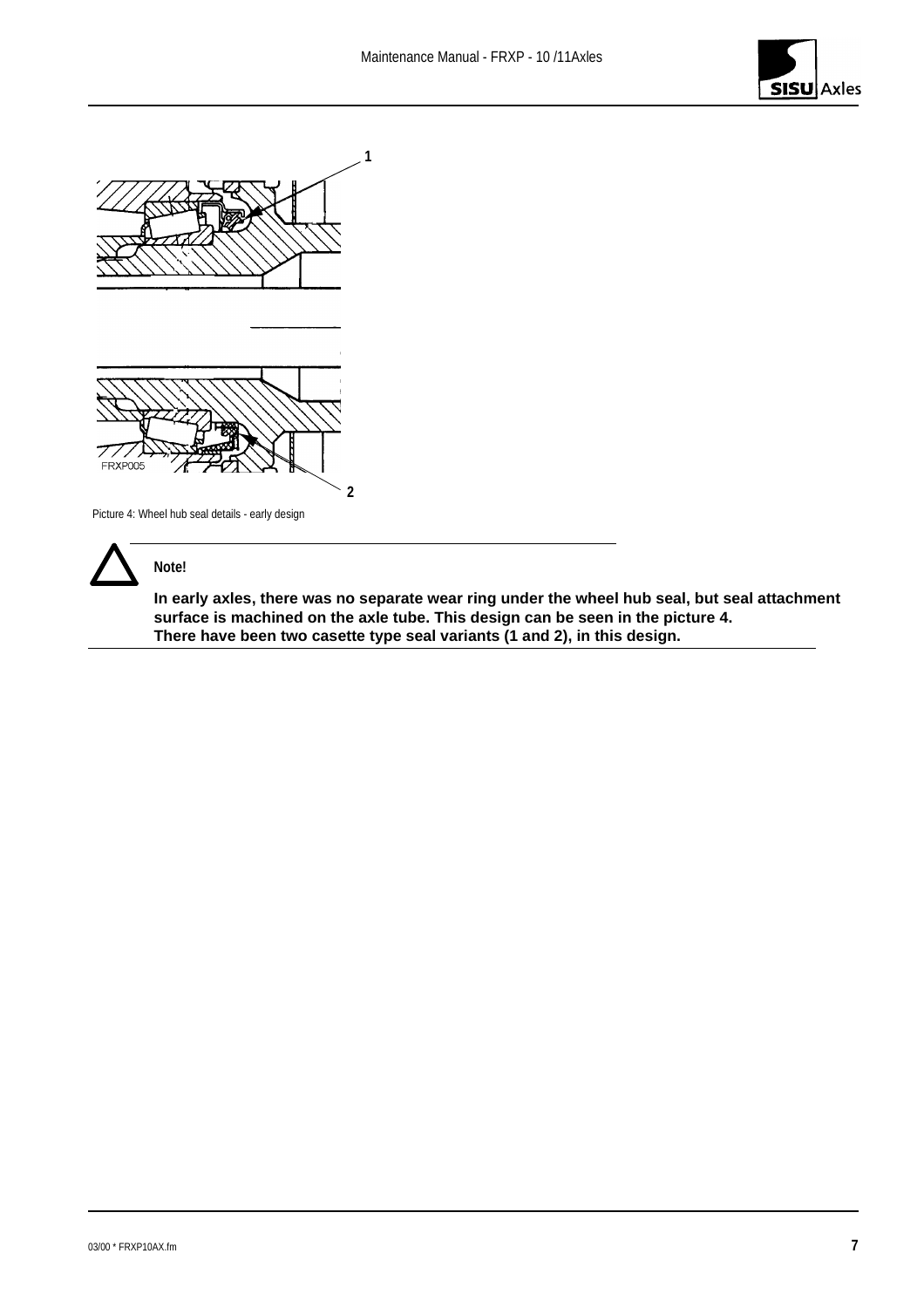

#### <span id="page-9-0"></span>**2.2 DISASSEMBLY**

Raise the wheels off the ground. Release the wheel and brake drum.



Picture 5:

1. Open the oil plugs and let the oil drain out of the hub.



Picture 6:

2. Release the planet wheel carrier by opening the four bolts on the inside of the hub. Take off the planet wheel carrier by pulling it out. If necessary, turn extractor bolts in screw threads located on the carrier flange.



Picture 7:

3. Unfasten the bolts on the planet wheel carrier and remove the lock washer.



Picture 8:

4. Unfasten the planetary wheel axles from the planet wheel carrier, taking care not to drop the gear wheels.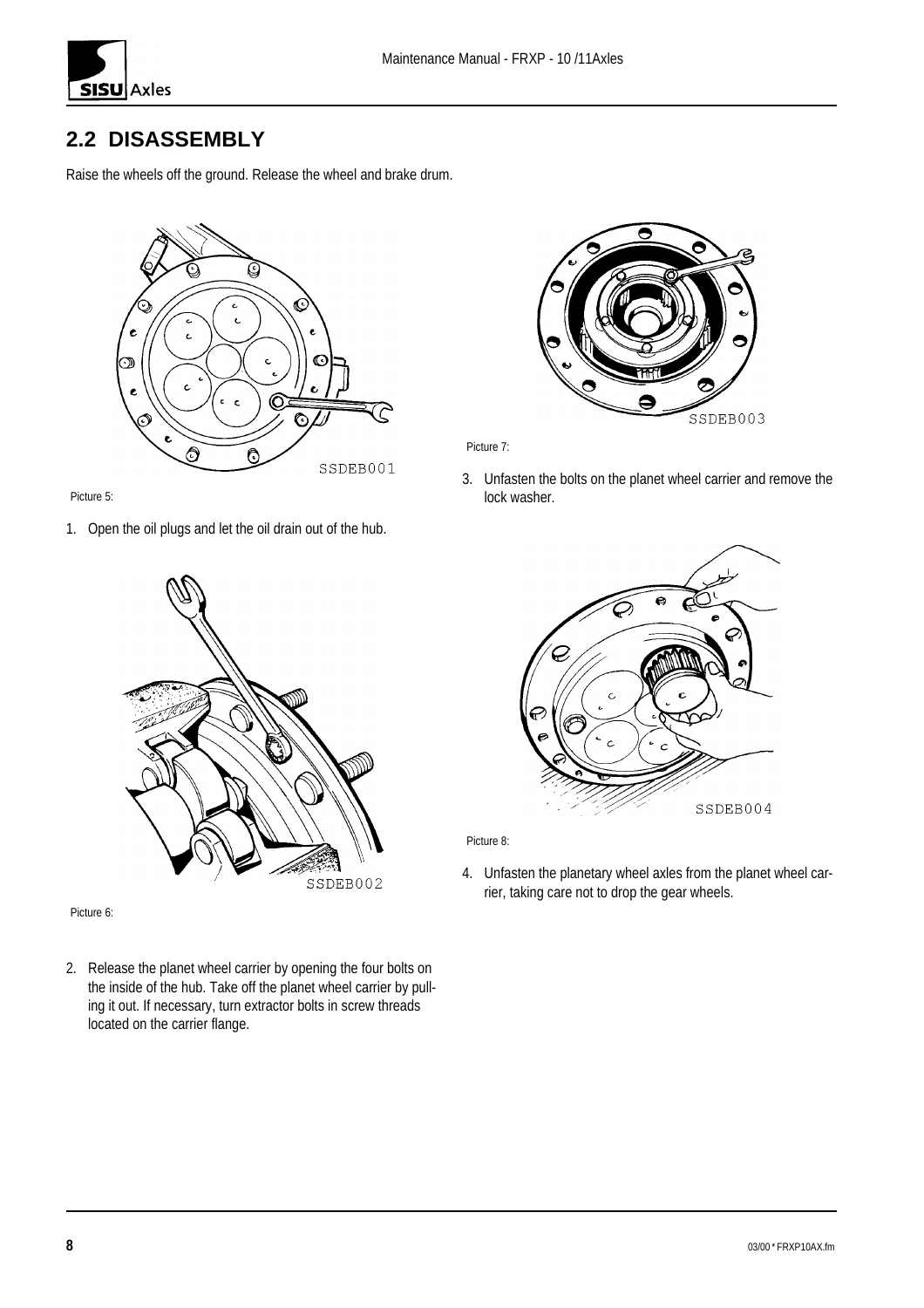



Picture 9:

5. Take off the upper shim plate and lift up the gear wheel, taking care not to lose the bearing rollers (they are loose!) Also remove the lower shim plate.



Picture 10:

6. Unfasten the circlip at the end of the axle shaft, and remove the sun wheel by pulling it outward.



Picture 11:

7. Remove the inner circlip.



Picture 12:

8. Open the hub nut lock with a suitable tool or with a drift.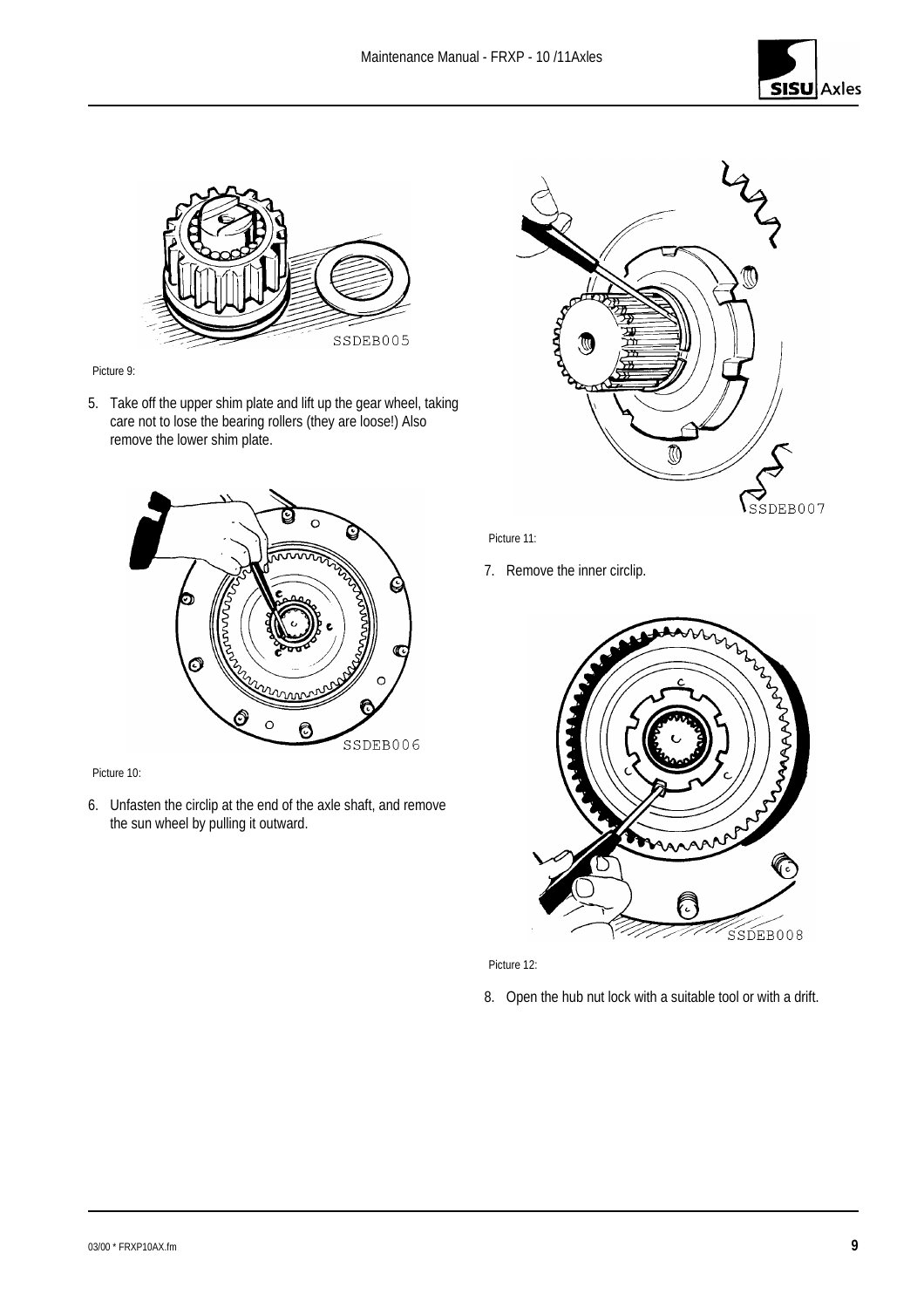



Picture 13:

9. Open the hub nut with special tool no. 7141-014-020. Remove the nut, washer and locking washer.



Picture 14:

10. Unfasten the ring gear by tapping it lightly with a hammer and pulling it outward at the same time. If necessary, use an extractor.



Picture 15:

- 11. Unfasten the ring gear by screwing three M10 bolts into the hub of the ring gear.
	- Tighten the bolts evenly in turn.



Picture 16:

12. Unfasten the ring gear hub lock washer. Separate the ring gear and the hub by tapping lightly with a hammer.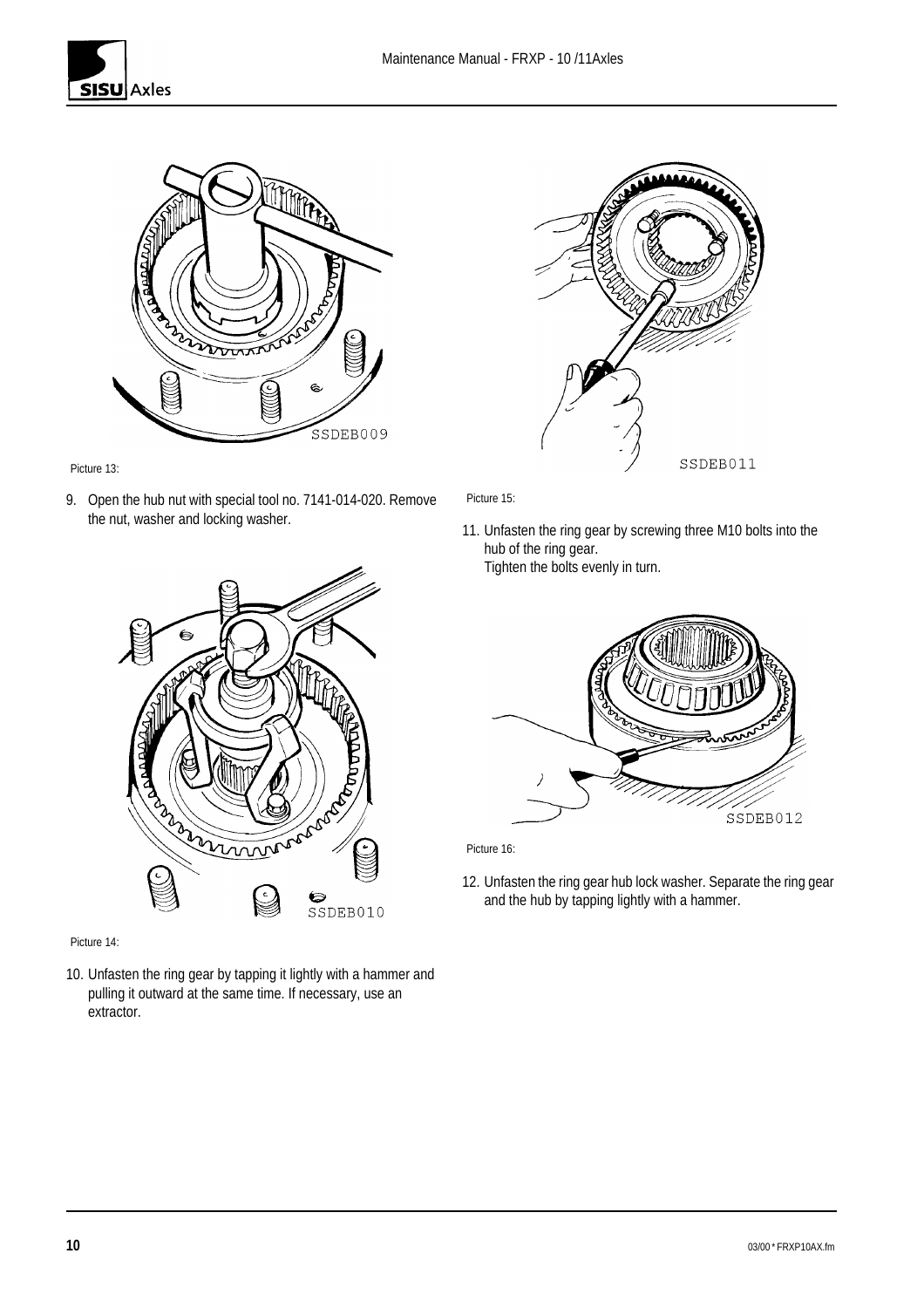



Picture 17:

13. Remove the shim plates and spacer. Remove the hub by pulling it out.



Picture 18:

14. Press the sealing ring and inner bearing of the hub away from the hub.



Picture 19:

15. Unfasten the outer bearing by pressing the outer race.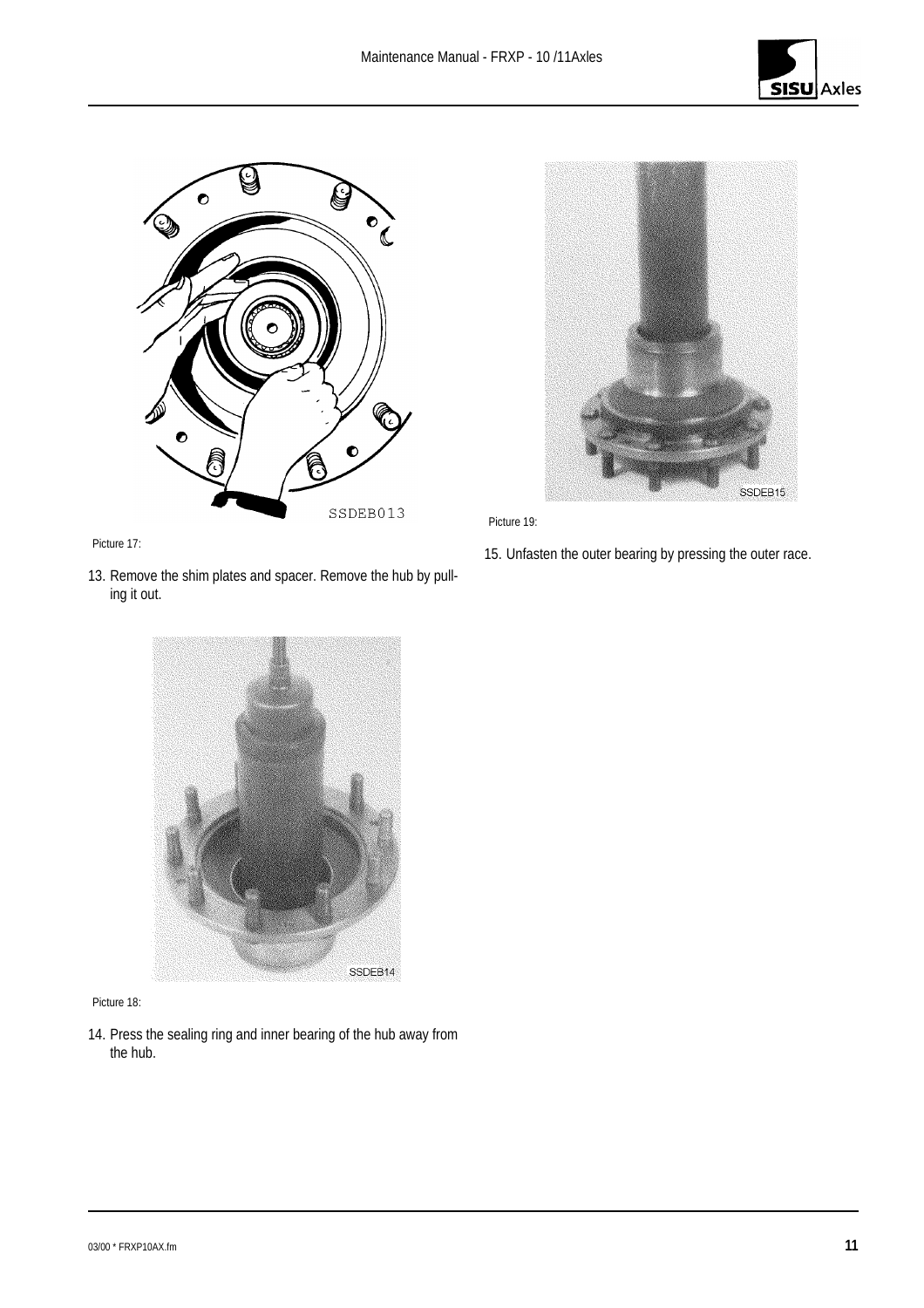

### <span id="page-13-0"></span>**2.3 Assembly**

Before assembly, carefully clean all the parts. Check the condition of the threads especially carefully.

- 1. Install the bearing outer races into the wheel hub.
- 2. Lubricate the inside bearing cone by oil and fill the seal cavity and seal lips area with good quality grease.
- 3. Place the inside bearing cone onto the race and install the seal into the hub onto the bearing cone.



Picture 20:

4. Fit the hub onto the axle. Fit the spacer and the shim plates that were removed from the hub previously.



Picture 21:

5. Fit a new bearing on the hub of the ring gear. Fit the ring gear on the ring gear hub. Attach a lock washer.



Picture 22:

6. Lubricate and fit the hub outer bearing. Attach the hub to the swivel axle. Fit the washer and lock washer, and tighten the nut with special tool 7141-014-020 while rotating the hub at the same time. If the hub rotation is heavy, open the nut and put more shim plates on the axle. Tighten the nut with 1000 Nm torque.



Picture 23:

7. Attach a dial gauge by its magnetic holder to the hub, and place the tip of the gauge against the ring gear hub. Move the hub in the direction of the axle and read the bearing clearance on the dial.The correct clearance is 0.00 - 0.10 mm. Adjust the clearance, if necessary, by changing the shim plates. Thicker plates increase the clearance.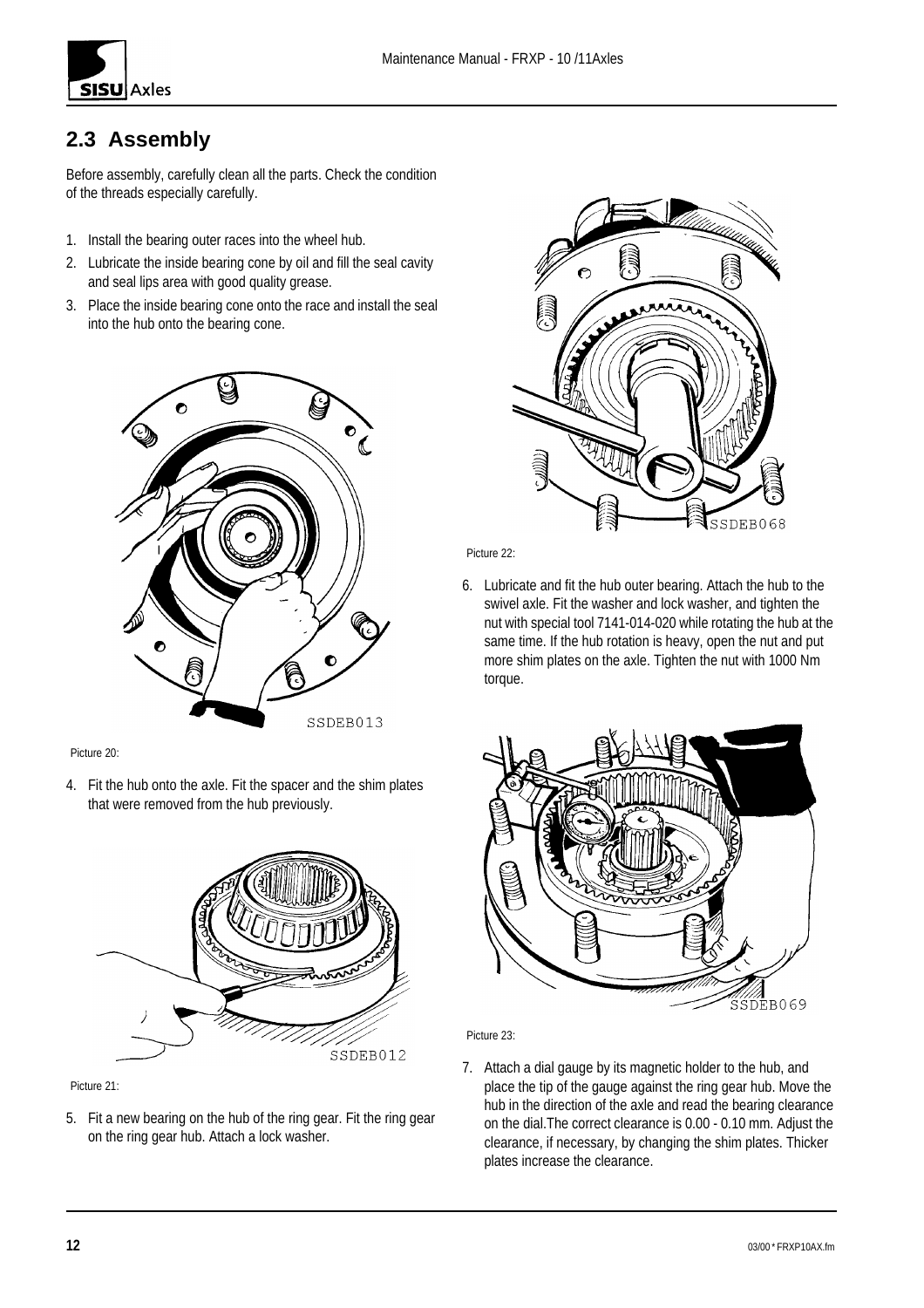

| Available shims for bearing adjustment |  |
|----------------------------------------|--|
|----------------------------------------|--|

| Spare no.    | Thickness/ mm | Spare no.    | Thickness/ mm |
|--------------|---------------|--------------|---------------|
| 099 519 1000 | 0.05          | 099 519 1002 | 0.20          |
| 099 519 1001 | 0.10          | 099 519 1003 | 0.50          |



Picture 24:

8. Bend the nut´s locking plate lug into the nut slot with suitable tool or by a screw driver. Fit the half shaft inner locking washer.



Picture 25:

9. Fit the sun wheel and the outer lock washer.



Picture 26:

10. Assemble the planet wheels' axle:

- **•** Shim plate, smooth side towards the gear wheel (the other edge is bevelled)
- **•** Gear wheel
- **•** 26 Bearing rollers
- **•** Shim plate, smooth side towards the gear wheel
- **•** O-ring into the flange groove.



Picture 27:

11. Fit the planet wheels' axles onto the planet wheel carrier so that the tension washer fits in place.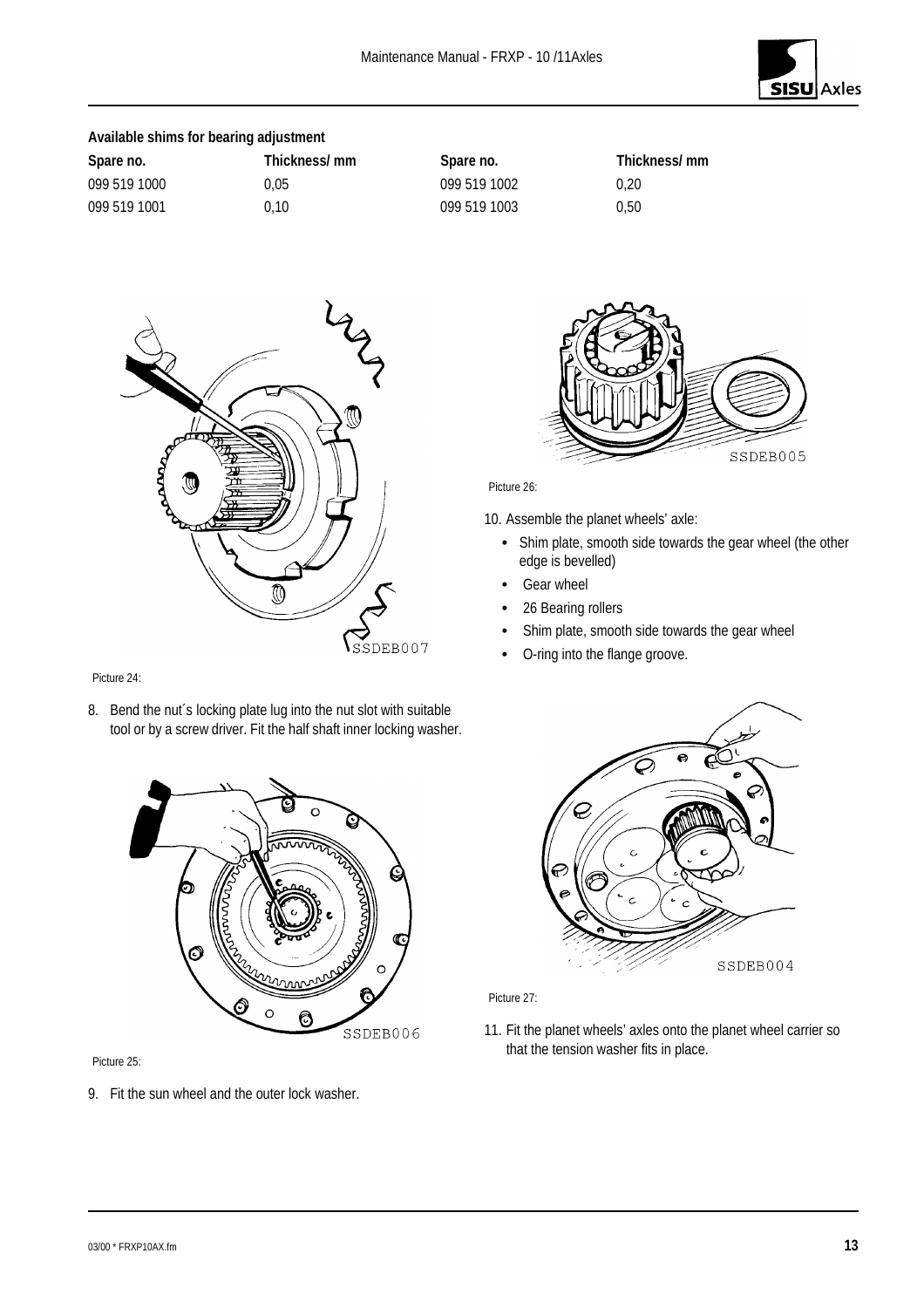



Picture 28:

12. Apply adhesive to the bolts' screw threads and tighten the bolts with 41 Nm torque, tapping the axles at the same time. Make sure that the gear wheels rotate freely.



Picture 29:

13. Fit a new O-ring to the planet wheel carrier and fit the carrier on the hub. Spread adhesive on the bolts' screw threads. Tighten the bolts with 67Nm torque.

14. Fit the brake drum and wheel.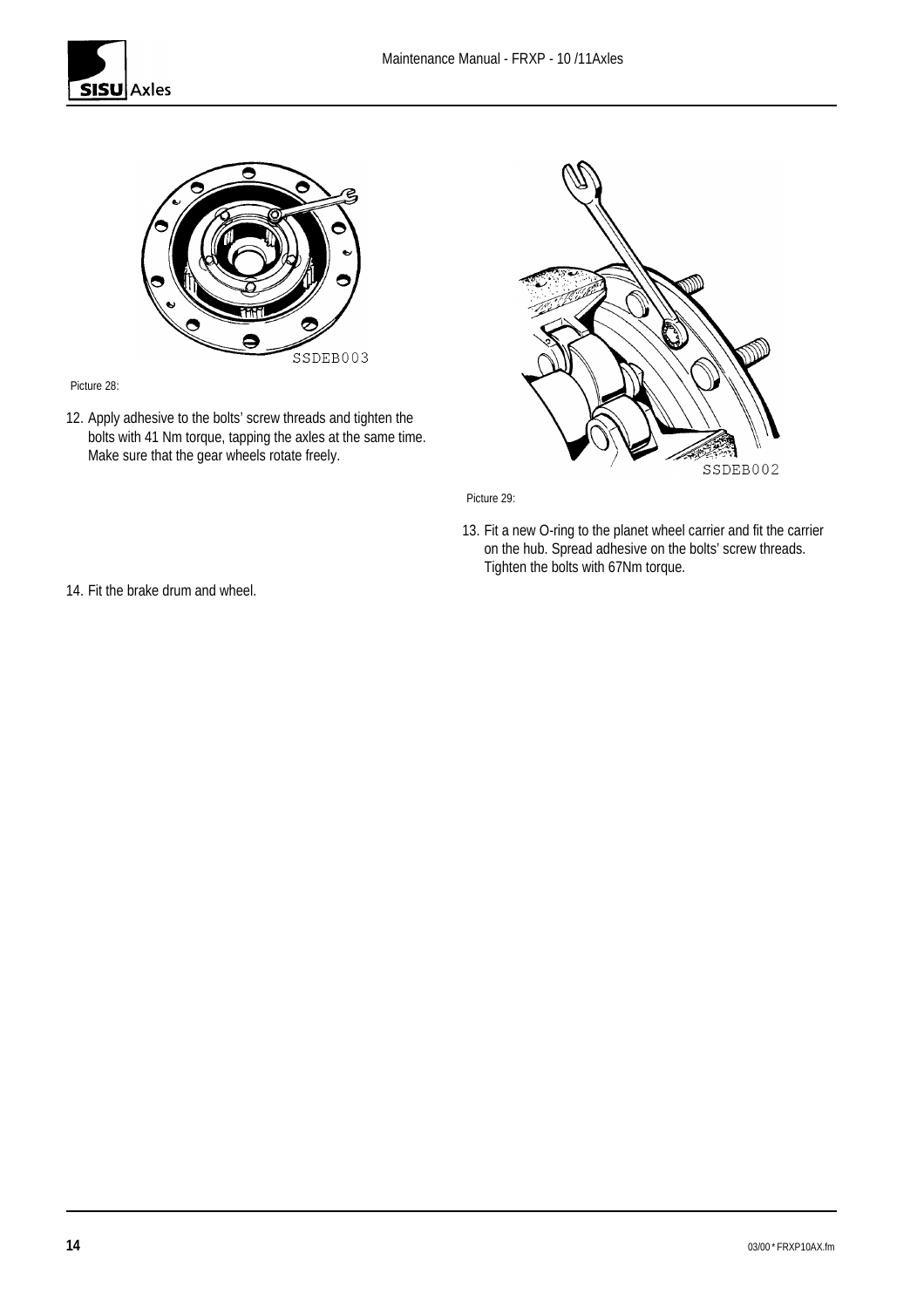

## <span id="page-16-0"></span>**3 MAINTENANCE**

#### <span id="page-16-1"></span>**3.1 Wheel hub oil check and oil filling**



- 1. Rotate the wheel hub so that the oil plug is in 30° below center line as in picture [30.](#page-16-3)
- 2. Remove the oil plug and fill recommended oil to the level of the plug opening.

<span id="page-16-3"></span>Picture 30:

#### <span id="page-16-2"></span>**3.2 Wheel hub oil change**



#### <span id="page-16-4"></span>Picture 31:

- 1. Rotate the wheel hub so that the oil plug is in 90° below center line as in picture [31.](#page-16-4)
- 2. Remove the oil plug and drain oil into a suitable container
- 3. Rotate the wheel hub so that the oil plug is in 30° below center line as in picture [30.](#page-16-3)
- 4. Fill recommended oil to the level of the plug opening

## **Note!**

**To prevent possible oil leaks use FEL-PRO 51464 or LOCTITE 572 thread sealing compound in axle casing oil drain plug threads within plug installation. Spread the sealing compound evenly on the plug and the opening threads before installation.**

**THIS APPLIES TAPERED OIL DRAIN PLUGS IN AXLE CASING ONLY - ALL FLANGED OIL PLUGS ARE FITTED WITH SEPARATE SEALS AND DO NOT REQUIRE USE OF THE SEALING COMPOUND.**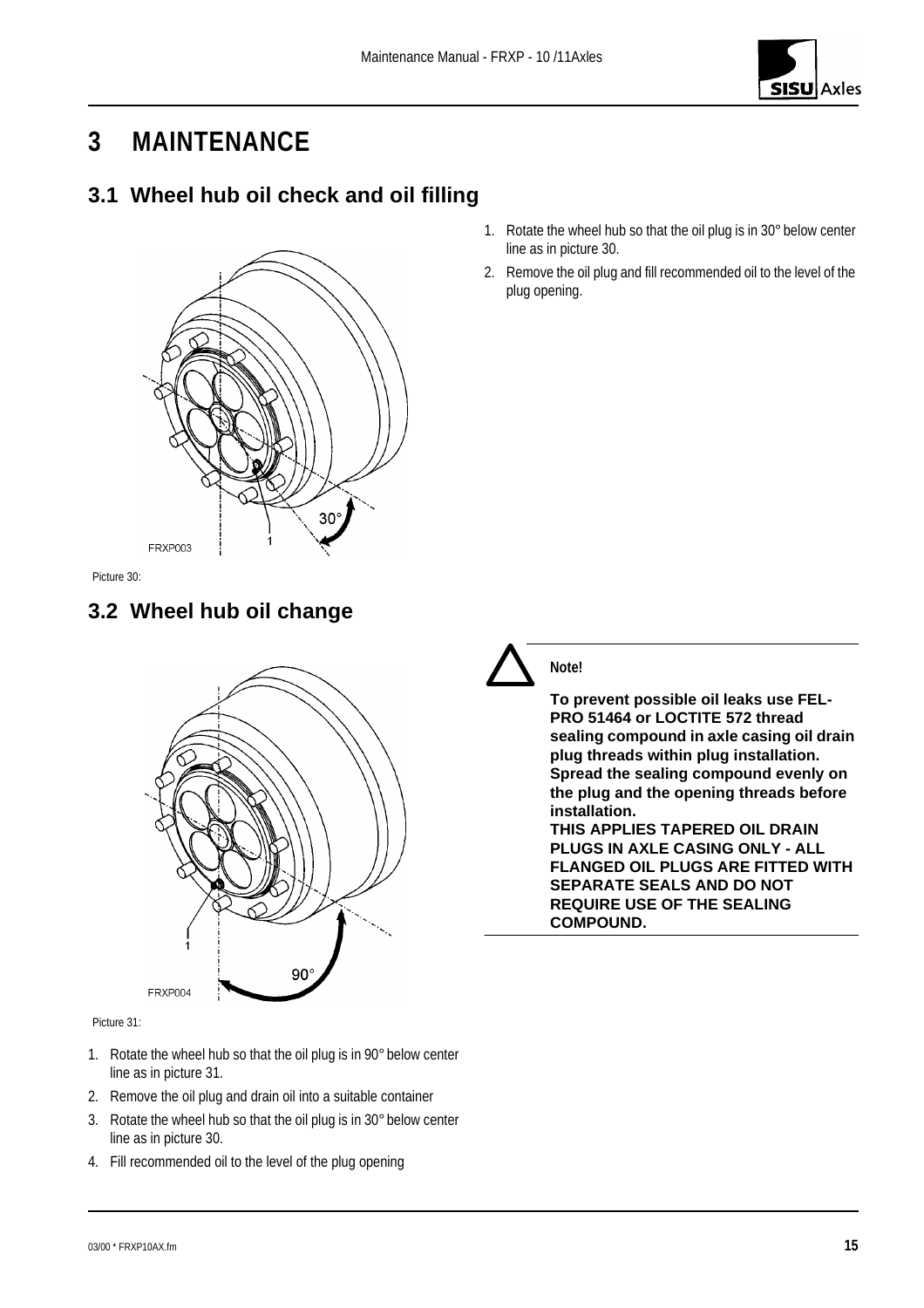

#### <span id="page-17-0"></span>**3.3 OIL RECOMMENDATION**

#### **Oil grade:** API GL 5

Also synthetic oils are allowed.

Viscosity: selected from the following chart according to the ambient atmospheric temperature. The same oil is to be used for both the drive gear and the hubs.



Picture 32: Recommended oil viscosity (SAE) according to the ambient atmospheric temperature.